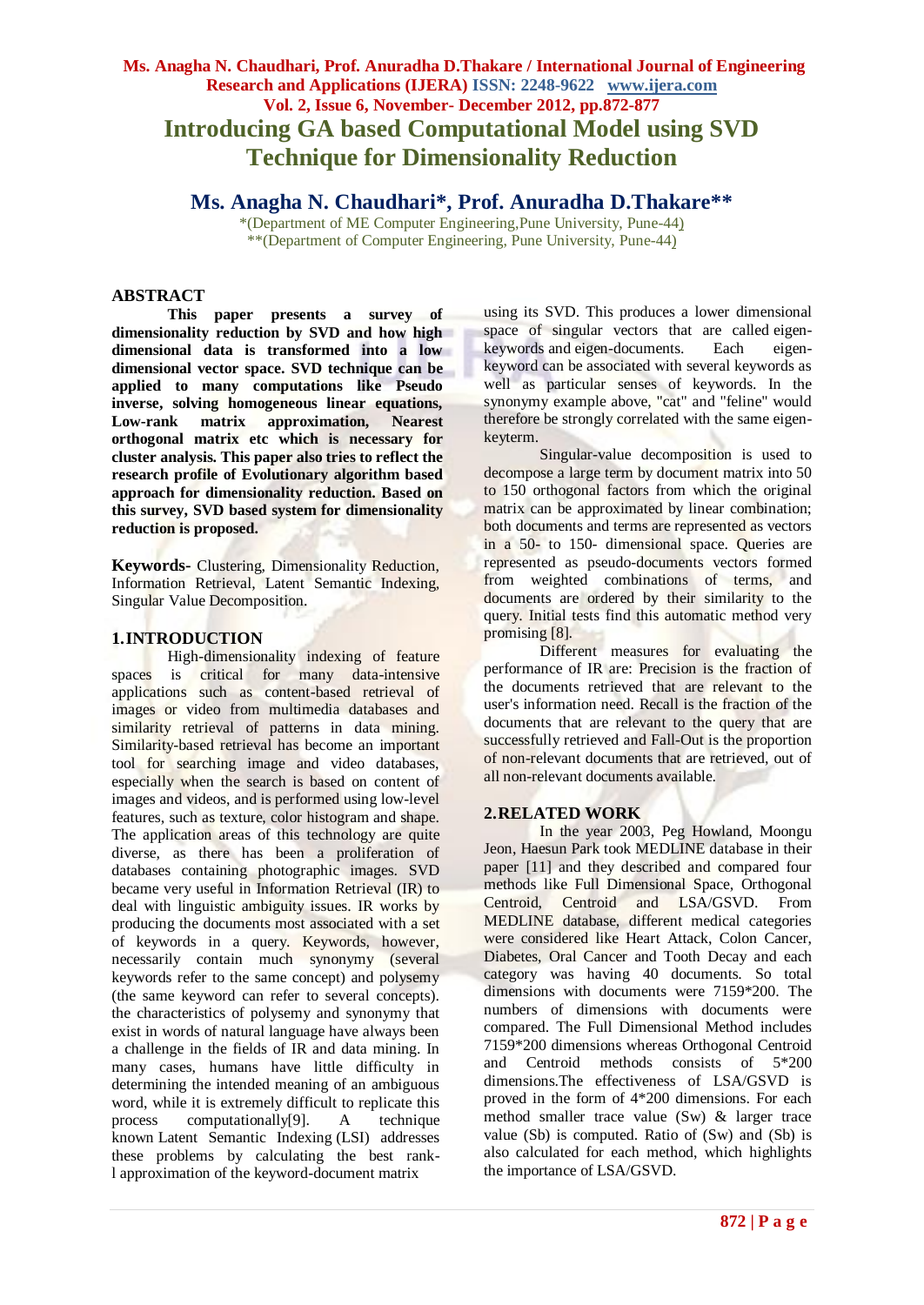By Algorithm LSA/GSVD the dimension 7519 is dramatically reduced to 4, which is one less than the number of classes. The other methods reduce the dimension to the number of classes, which is 5. The ratio (Trace Sw/Trace Sb) is the approximate optimality measure. The optimality measure for other three methods were 0.09, 1.5 and 1.8 respectively whereas optimality measure of LSA/GSVD method is increased upto 79.We observe that the ratio is strikingly higher for the LSA/GSVD reduction than for the other methods, and that, the ratio produced by each of the three dimension reduction methods is greater than that of the full-dimensional data [11].

In 2009, Habiba Drias, Ilyes khennak, Anis Boukhedra [12] explained in their paper, that all experiments were conducted on 30,000 documents with at most 20 terms. They suggested that in **Classical IR (CL-IR)** the Runtime increases as the number of documents increases. Next they proposed, **Genetic Algorithm (GA-IR)** where varied numbers of documents were used in terms to check the solution quality & runtime. Here Runtime decreases as the number of documents increases. GA-IR computes optimal solution for certain queries. Then the authors introduced the more effective algorithm as **Memetic Algorithm (MA-IR**) where varied numbers of documents were used in terms to check the solution quality  $\&$  runtime. MA-IR computes always optimal solution.MA-IR outperforms GA-IR.

In 1994, Jose L. Rebeiro Filho, Philip C [13], explained in their paper, two approaches like Simulated Annealing Technique and Sequential & Parallel Genetic Algorithms. **Simulated Annealing Technique** uses a thermodynamic evolution process to search minimum energy states, whereas **Sequential & Parallel GA** is based on natural selection principles, these algorithms evolves throughout generations and targets large and very complex datasets.

## **3.SINGULAR VALUE DECOMPOSITION**

Dimensionality reduction methods are usually based on a linear transformations followed by the selection of a subset of features, although nonlinear transformations are also possible. Techniques based on linear transformations, such as the Karhunen-Loeve (KL) transform, the Singular Value Decomposition (SVD) method, and Principal Component Analysis (PCA), have been widely used for dimensionality reduction and Data Compression. SVD is extraordinarily useful and has many applications such as data analysis, signal processing, pattern recognition, image compression, weather prediction, and Latent Semantic Analysis or LSA (also referred to as Latent Semantic Indexing or LSI). SVD is a successful technique arising from numerical linear algebra that is used in Latent Semantic Indexing (LSI).LSI can overcome the problems by using statistically derived conceptual indices instead of individual words and provide a dimension reduced space. Genetic algorithm can be used in combination with the reduced LSI and improve clustering efficiency and accuracy[1]. Formally, the singular value decomposition of an m×n real or complex matrix M is a factorization of the form shown below in Fig.1.



**Figure 1: Singular Value Decomposition Formula Structure**

where U is an m×m real or complex [unitary matrix,](http://en.wikipedia.org/wiki/Unitary_matrix)  $\Sigma$  is an m×n rectangular [diagonal matrix](http://en.wikipedia.org/wiki/Rectangular_diagonal_matrix) with nonnegative real numbers on the diagonal, and V\* (the [conjugate transpose](http://en.wikipedia.org/wiki/Conjugate_transpose) of V) is an n×n real or complex unitary matrix. The diagonal entries  $\Sigma$ i, i of  $\Sigma$  are known as the singular [values](http://en.wikipedia.org/wiki/Singular_value) of M. The m columns of U and the n columns of V are called the left singular vectors and right singular vectors of M, respectively.

The singular value decomposition and the [eigen](http://en.wikipedia.org/wiki/Eigendecomposition)  [decomposition](http://en.wikipedia.org/wiki/Eigendecomposition) are closely related. Namely:

• The left singular vectors of M are eigenvectors of MM\*

The right singular vectors of M are eigenvectors of M\*M

The non-zero singular values of M (found on the diagonal entries of  $\Sigma$ ) are the square roots of the non-zero [eigen values](http://en.wikipedia.org/wiki/Eigenvalues) of both M\*M and MM\*. Applications which employ the SVD include computing the [pseudo inverse,](http://en.wikipedia.org/wiki/Moore-Penrose_pseudoinverse) [least squares](http://en.wikipedia.org/wiki/Least_squares) fitting of data, matrix approximation, and determining the [rank,](http://en.wikipedia.org/wiki/Rank_of_a_matrix) [range](http://en.wikipedia.org/wiki/Range_of_a_matrix) and [null space](http://en.wikipedia.org/wiki/Kernel_(matrix)) of a matrix. LSI attempts to project the documents of a collection into a lower dimensional space in order to improve retrieval performance. The lower dimensionality of the space is intuitively desirable; terms that are related should be brought closer together (the cluster

hypothesis).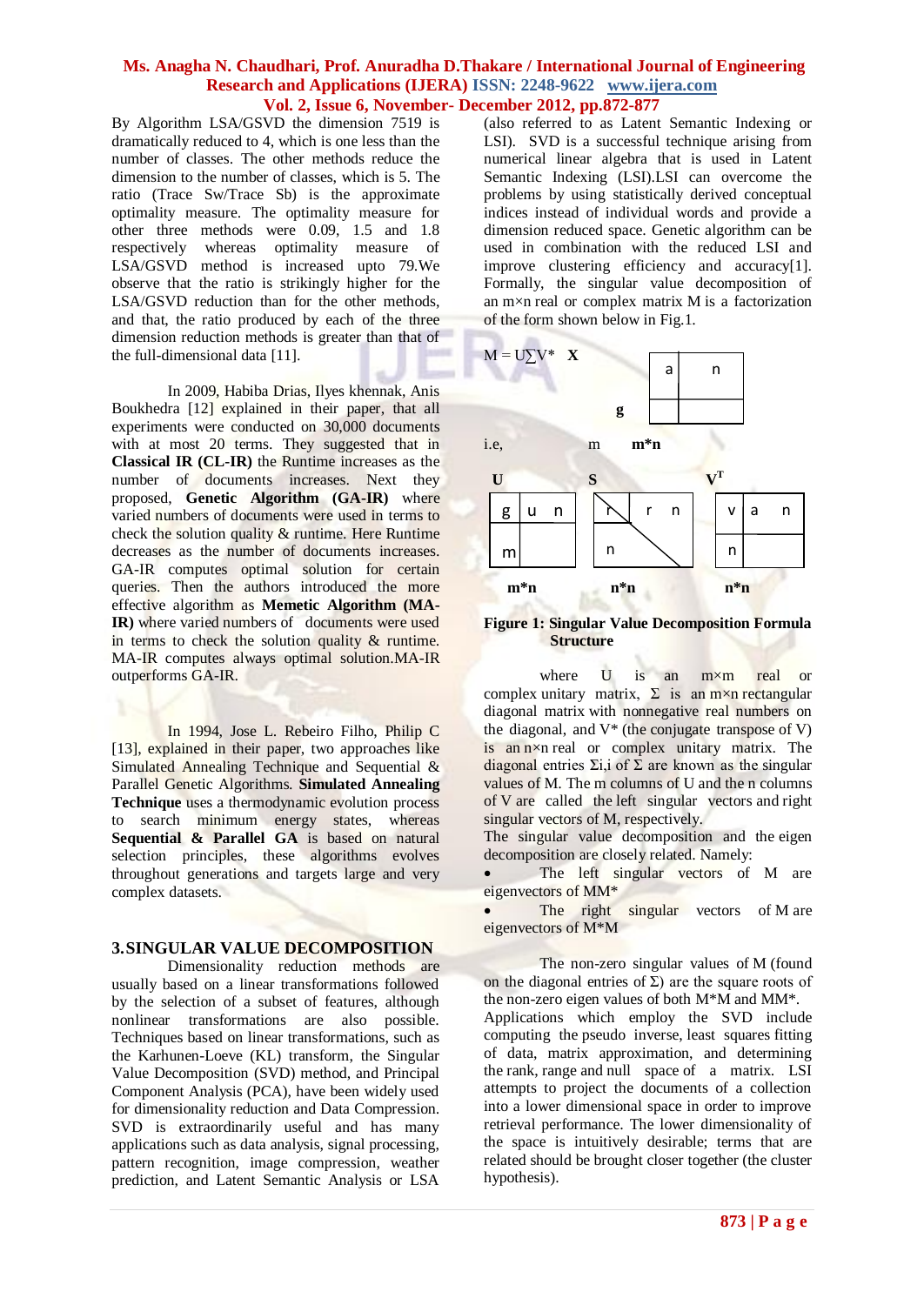- 3.1 Computing the Singular Value Decomposition
- 1. Compute the QR factorization of the matrix A.  $(A = QR)$
- 2. Reduce the upper triangular matrix R to a bidiagonal matrix B using orthogonal transformations. $(R = U1BV1)$
- 3. Reduce the bidiagonal matrix B to a diagonal matrix using an iterative method. $(B = U2\sum V2)$ [7].

 The computation of the SVD can then be represented as

- $A = OR$ 
	- $= Q(U1BV1)$
	- $= Q(U1 (U2)\nabla U2)V1)$
	- $=(QU1U2)\Sigma(V2V1)$
	- $= U\Sigma V$

## **4.SINGULAR VALUE DECOMPOSITION FOR DIMENSIONALITY REDUCTION**

• Mathematical basis: Set Theoretic Model -> represent documents as sets of words or phrases. Similarities are usually derived from set-theoretic operations on those sets. Eg: [Standard Boolean](http://en.wikipedia.org/wiki/Standard_Boolean_model)  [model,](http://en.wikipedia.org/wiki/Standard_Boolean_model) Extended Boolean Model & Fuzzy Retrieval Model. Algebraic Models -> represent documents and queries usually as vectors, matrices, or tuples. The similarity of the query vector and document vector is represented as a scalar value. Eg:Vector Space Model & LSI (SVD).

• **Probabilistic Models** : Treat the process of document retrieval as a probabilistic inference. Similarities are computed as probabilities that a document is relevant for a given query. Eg: Binary Independence Model & language Models.

 **Feature-based retrieval models**: view documents as vectors of values of feature functions (or just features) and seek the best way to combine these features into a single relevance score, typically b[y learning to rank](http://en.wikipedia.org/wiki/Learning_to_rank) methods.

## **5.SVD FOR CLUSTERING**

As in the architecture given below, after providing the input documents when singular value decomposition is applied to the input then this technique decomposes the large term by document matrix into a set of K orthogonal factors. Then the less important dimensions corresponding to "noise" due to word choice variability are ignored. A reduced rank approximation to the original matrix is constructed by dropping these noisy dimensions. Then after applying the fitness function to the reduced population, we use Genetic Operators for n generations to form good quality clusters and then most relevant documents are retrieved.

Data mining is component of the knowledge discovery in databases process concerned with the algorithmic means by which patterns are extracted and enumerated from data. This knowledge discovery process has several steps. One of the important steps is to clustering the data.

The simplest definition is shared among all and includes one fundamental concept: the grouping together of similar data items into clusters. The greater the similarity within a group and greater the difference between groups, the better the clustering.

Clustering Singular Value Decomposition (CSVD), for indexing data by reducing the dimensionality of the space. This method consists of three steps: partitioning the data set using a clustering technique, computing independently the SVD of vectors in each cluster to produce a vector space of transformed features with reduced dimensionality, and constructing an index for the transformed spaced. From the information retrieval viewpoint, experiments demonstrate that CSVD achieves better recall and precision than simple SVD for the same number of retained dimensions [3].

Clustering represents an unsupervised classification technique which is defined as group n objects into m clusters without any prior knowledge. A novel methodology, Clustering Singular Value<br>Decomposition (CSVD), is proposed for Decomposition (CSVD), is proposed for approximate indexing of numeric tables with high dimensionality.



**Figure2: General System Architecture**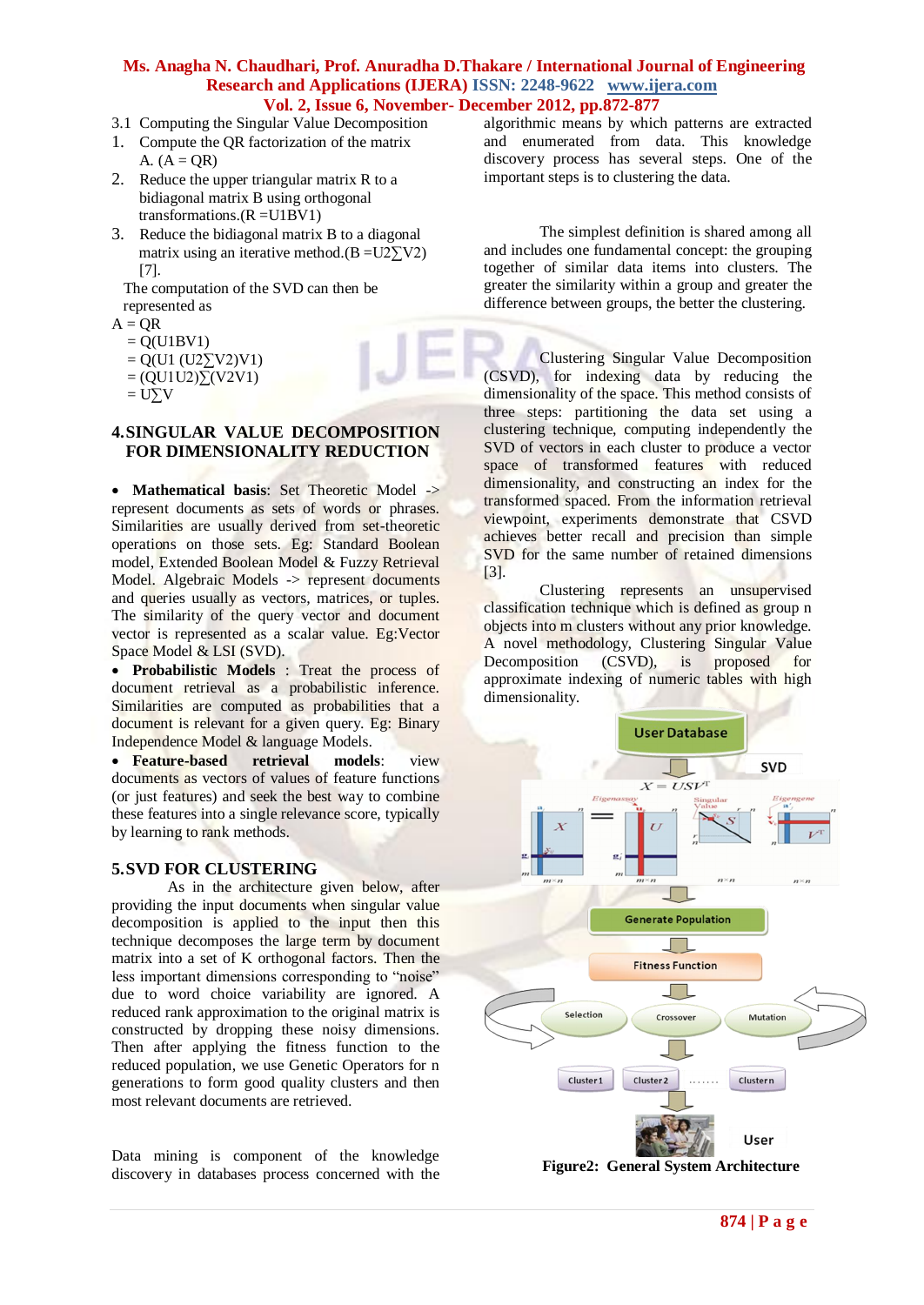This method achieves additional dimensionality reduction than those based on SVD for a fixed Normalized Mean Squared Error (NMSE) by exploiting the local structure of heterogeneous datasets. In the proposed method, the feature space is first partitioned into multiple subspaces and a dimension reduction technique such as SVD is then applied to each subspace. The effectiveness of the proposed CSVD method is validated with datasets consisting of feature vectors extracted from three benchmark databases containing feature vectors extracted from remotely sensed images [3].

Like the classical LSI, there are some parameters that may affect the performance of a clustered SVD retrieval system. The most important parameters are the rank of the truncated SVD matrices and the number of clusters chosen in the partial clustered SVD retrieval [10].

#### **6.PROPOSED SYSTEM**

Employing the SVD based document representation, LSI can overcome the problems by using statistically derived conceptual indices instead of individual words and provide a dimension reduced space.

In this paper the proposed system is not only describing the singular value decomposition but also Hybrid SVD (Modified SVD) and Genetic algorithm based SVD.The most well-known and widely used algorithm for computing the Singular Value Decomposition (SVD) A  $\overline{\phantom{a}}$  --- U ~V T of an m x n rectangular matrix A is the Golub-Reinsch algorithm (GR-SVD) [2].





In this paper, an improved version of the original GR-SVD algorithm is presented. The new algorithm works best for matrices with  $m \gg n$ , but is more efficient even when m is only slightly greater than n (usually when  $m \sim 2n$ ) and in some cases can achieve as much as 50 percent savings. If the matrix U  $\sim$ s explicitly desired, then n<sup> $\land$ 2</sup> extra storage locations are required, but otherwise no extra storage is needed.

This algorithm consists of two phases. In the first phase one constructs two finite sequences of Householder transformations like P^k;  $k = 1$  to n and  $Q^k$ ; k = 1 to n-2. P (I) zeros out the sub diagonal elements in column i and Q (J) zeros out the appropriate elements in row j. The system is shown in the above Fig 3.

#### **6.1 The Modified SVD (MOD-SVD)**

Our original motivation for this algorithm is to find an improvement of GR-SVD when rn >> n. In that case some improvement is possible:

Each of the transformations  $P^{(i)}$  and  $\overline{Q}^{(i)}$  has to be applied to a sub matrix of size  $(m-i+1)$  \*  $(n-i+1)$ . Now, since most entries of this sub matrix are ultimately going to be zeros, it is intuitive that if it can somehow be arranged that the  $Q^{(i)}$  does not have to be applied to sub diagonal part of this sub matrix, then we will be saving a great amount of work when m>>n. This can indeed be done by first transforming A into upper triangular form by Householder transformations on the left:

Let the transformation is on the left:  

$$
L^T[A] \rightarrow \begin{bmatrix} \mathbb{V} \\ \mathbb{O} \end{bmatrix} = \begin{bmatrix} R \\ \mathbb{O} \end{bmatrix}
$$

Where  $R$  is n<sup>\*</sup>n upper triangular and L is diagonal and then proceed to bidiagonalize R.

The important difference is here we are working with much smaller matrix R than A, and so it is conceivable that the work required to bidiagonalize R is much less than that originally done by the right transformations when  $m \gg n$  [2].





**Figure 4: Slots preserved when a dataset is projected onto a singular vector**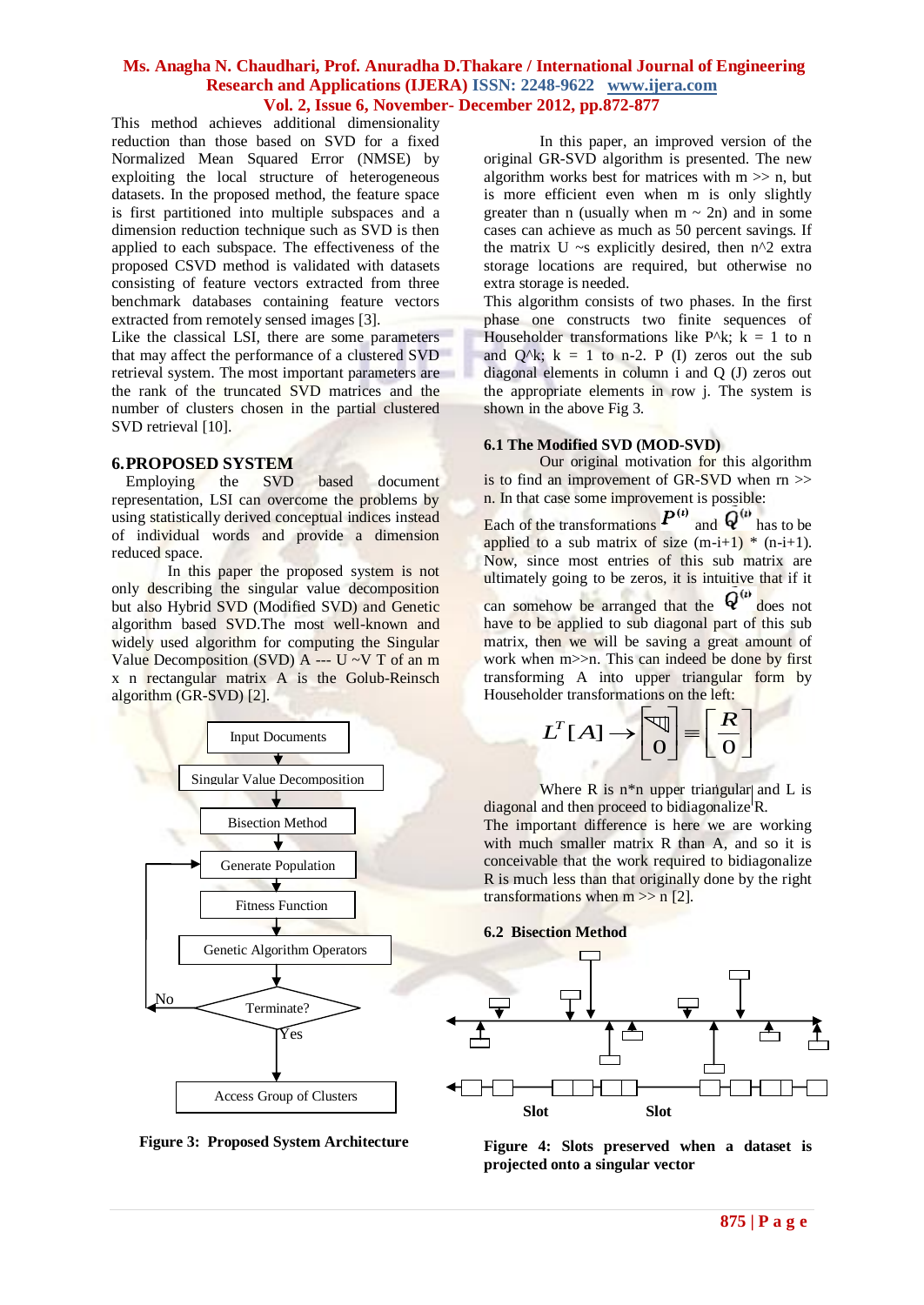As given in the above Fig 4, first the truncated SVD using the appropriate rank k, must be found for any dataset and then the gaps between entries of the left singular vectors are calculated. If a gap between two entries is large enough, a division is placed between the corresponding rows of the original matrix. Again, clustering the columns of a matrix is similar. The only difference being that the algorithm uses gaps in the right singular vectors to determine where to divide the columns [6]. Genetic algorithm (GA) belongs to the search techniques that mimic the principle of natural selection and heredity. It performs search in complex, large and multimode landscapes, and provides near-optimal solutions for objective or fitness function [9].

#### **6.3 Algorithm**

LSI is also used to perform automated document categorization. Dynamic clustering based on the conceptual content of documents can also be accomplished using LSI.



 **Figure 5: SVD Bisection method algorithm**

## **7. ADVANTAGES AND DISADVANTAGES**

Because it uses a strictly mathematical approach, LSI is inherently independent of language. LSI is not restricted to working only with words. It can also process arbitrary character strings.

Early challenges to LSI focused on scalability and performance. Another challenge to LSI has been the alleged difficulty in determining the optimal number of dimensions to use for performing the SVD. As using SVD dimensionality technique, we can easily reduce the keywords of huge documents through the concept of LSI (Polysemy & Synonymy) and also by using the Bisection Method [6], we can reduce the number of documents in the datasets as we already have the reduced keywords sets with us. After applying these two concepts, when Genetic Algorithm (Global Optimization Algorithm), is applied on the reduced dataset, the process undergoes with number of generations so as to give us better quality  $\&$  relevant (crisp) clusters at the end. Hence, the huge & multi-dimensional dataset can be reduced with the above mentioned approach and it results into fast and efficient searching mechanism with relevant & most required results.

#### **8.FUTURE SCOPE**

SSVD seeks a low-rank, checkerboard structured matrix approximation to data matrices. The desired checkerboard structure is achieved by forcing both the left- and right-singular vectors to be sparse, that is, having many zero entries. The sparsity implies selection of important rows and columns when forming a low rank approximation to the data matrix. Because the selection is performed both on the rows and columns, our SSVD procedure can take into account potential row–column interactions and thus provides a new tool for bi clustering. The effectiveness of SSVD has been demonstrated through simulation studies and real data analysis. There are a few potential directions for future research. First, SSVD is developed as an unsupervised learning method. It is interesting to evaluate its usage as a dimension reduction tool prior to use of classification methods [4],[5]. How to determine the best rank of the truncated SVD matrices is an unsolved classical problem in LSI. The number of clusters chosen for a particular query is determined by the initial query on the centroid vector. A suitable threshold value could be determined based on certain heuristics and experiments, which could be an interesting topic for future study [10].

## **9. CONCLUSION**

SVD technique is mainly used for reducing the huge and high dimensional datasets as a dimensionality reduction technique.SVD is very useful tool for image compression along with many computations like Pseudo inverse, solving homogeneous linear equations, low-rank matrix approximation, Nearest orthogonal matrix, etc.

Our proposed system is concentrating on first reducing the datasets using SVD technique i.e, keywords based reduction (LSI method) and then